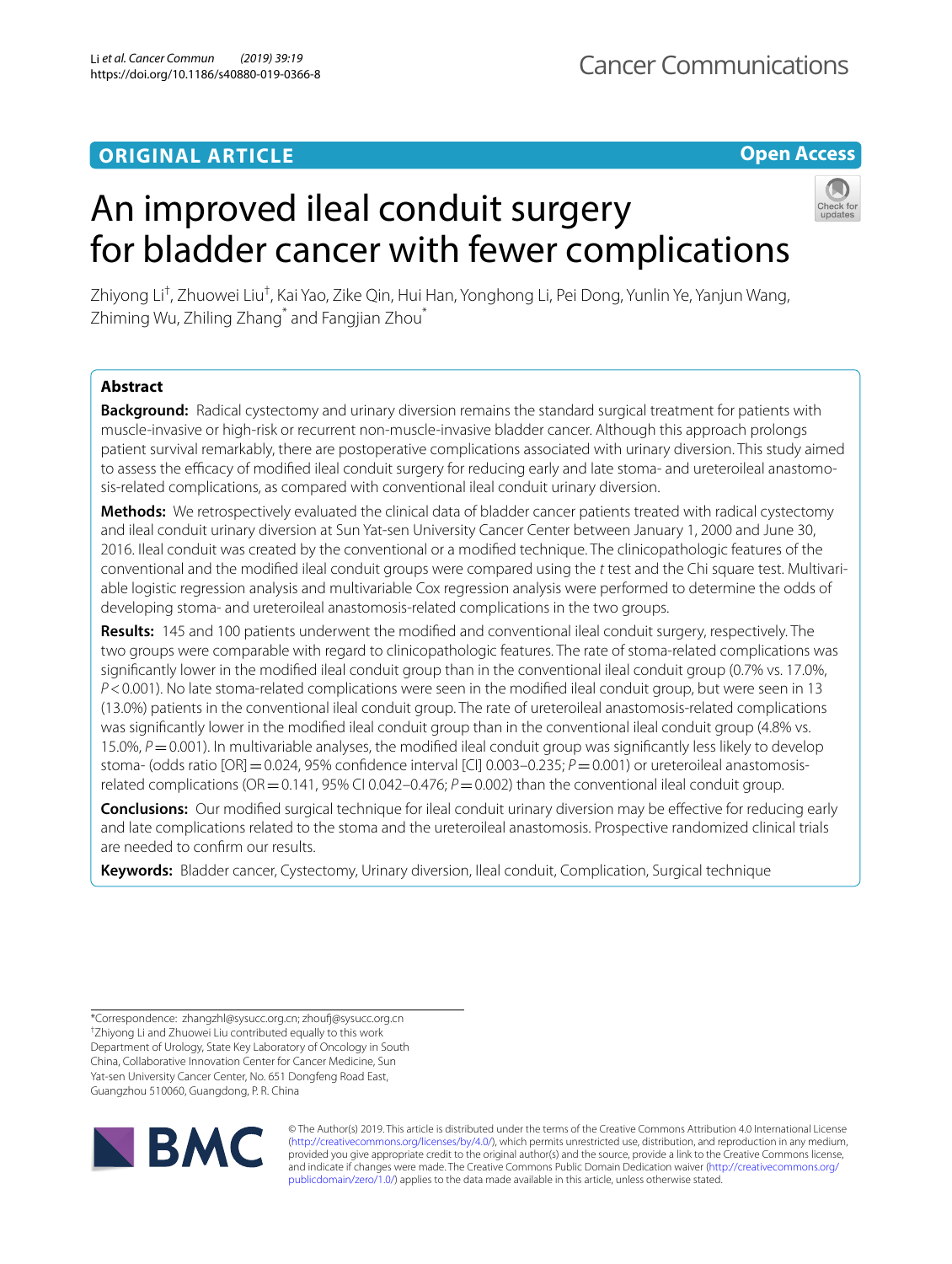# **Background**

Bladder cancer is the eleventh most commonly diagnosed cancer worldwide and the seventh most common cancer among men [[1](#page-8-0)]. Approximately 25% of patients with bladder cancer present with tumor-invading muscle [[2\]](#page-8-1). For muscle-invasive bladder cancer and high-risk and recurrent non-muscle-invasive bladder cancer, radical cystectomy and urinary diversion remains the standard treatment [[3\]](#page-8-2). Urinary diversion following radical cystectomy can be of two types: incontinent and continent. Incontinent urinary diversion consists of ureterocutaneostomy and ileal conduit urinary diversion. Continent diversion includes creation of an orthotopic neobladder and continent cutaneous urinary diversion. Most institutions prefer the creation of ileal orthotopic neobladders and ileal conduits, especially ileal conduit diversion  $(60\%)$ , based on data statistics  $[4, 5]$  $[4, 5]$  $[4, 5]$ . For ureterocutaneostomy either one ureter—to which the other shorter one is attached end-to-side—is connected to the skin or both ureters are directly anastomosed to the skin. Because of the short diameter of the stenosis of the ureter is likely at the anastomois, resulting in a higher frequency of ascending urinary tract infection after ureterocutaneostomy than after ileal conduit diversion [[6\]](#page-8-5). For continent cutaneous urinary diversion, an intestinal segment is used to create a low-pressure urinary reservoir, connected to an opening in the abdominal wall with a catheterizable continence mechanism. In a retrospective study of more than 800 patients who underwent continent cutaneous urinary diversion, stomal stenosis was seen in 23.5% and stone formation in the pouch was seen in 10% of patients [[7\]](#page-8-6). For orthotopic neobladder, a pouch (the neobladder or new bladder) is created inside the abdomen using a segment of the small intestine. In two studies with 1054 and 1300 patients, long-term complications following orthotopic neobladder surgery included diurnal (8% and 10%) and nocturnal incontinence (20% and 30%), ureterointestinal stenosis (3% and 18%), metabolic disorders (33% and 7%), and vitamin B12 defciency (0.2% and 0%) [[8,](#page-8-7) [9](#page-8-8)].

In ileal conduit urinary diversion, a segment of the intestine directs urine through a stoma into an external collecting bag. The ileal conduit (Bricker) has been used for urinary diversion for more than half a century. Widely accepted to be a simple and safe type of urinary diversion, it remains a commonly used technique for urinary diversion after radical cystectomy for bladder cancer [\[3](#page-8-2), [10–](#page-8-9)[13](#page-8-10)]. However, many complications may occur after ileal conduit diversion, with the rate increasing with time after surgery [\[14\]](#page-8-11). Interestingly, nearly half of the complications are related to stoma and ureteroileal anastomosis [[15,](#page-8-12) [16](#page-8-13)]. Among the complications, parastomal hernia is the most common. Female gender, low preoperative serum albumin level, high body mass index (BMI) or severe obesity, and prior laparotomy have been shown to be risk factors for parastomal hernia [[17](#page-8-14), [18](#page-8-15)]. However, the mechanisms by which these factors lead to stoma- or ureteroileal anastomosis-related complications have not yet been fully elucidated. Several modifed surgical techniques have been used to prevent stoma- and ureteroileal anastomosis-related complications. Pagano et al. [[19](#page-8-16)] reported a low rate of complications in 100 consecutive patients who were treated with a modifed technique for ileal conduit urinary diversion, in which the ileal conduit was placed in its natural isoperistaltic anterior position and the ureters were anastomosed in anterior positions on their respective sides. Taneja et al. [\[20](#page-8-17)] described a new stoma-creating technique that could improve stomal protrusion, eversion, and symmetry. Gillitzer et al. [[21](#page-8-18)] used a modifed technique for extra-peritonealisation of the ileal conduit in 9 patients and reported no parastomal hernia over a limited follow-up period. McGrath et al. [[22](#page-8-19)] have proposed that the rate of parastomal hernia could be decreased by passing the stoma through the rectus abdominis instead of the abdominal wall lateral to the rectus abdominis. However, we believe that passing the stoma through the rectus abdominis is impractical in Asian patients because of their relatively small body build. In fact, in our previous study [[23\]](#page-8-20) and the present study the stoma was, without exception, located lateral to the rectus abdominis in all patients.

We believe that the surgical technique is responsible for these complications, and therefore have devised a modifed technique for creating the ileal conduit and the ureteroileal anastomosis that should help prevent these complications after surgery. Initial results showed that complications related to stoma and ureteroileal anastomosis were efectively prevented with the use of our modified technique  $[23]$  $[23]$ . The present retrospective study was aimed to compare the rates of early and late stomaand ureteroileal anastomosis-related complications between patients undergoing conventional and modifed ileal conduit surgery.

# **Patients and methods**

# **Patient selection**

Clinical data of bladder cancer patients undergoing conventional or modifed ileal conduit surgery at Sun Yatsen University Cancer Center between January 1, 2000 and June 30, 2016 were reviewed. Patients were eligible for inclusion if they had (1) muscle-invasive bladder cancer (T2-4aN0-xM0), high-risk and recurrent nonmuscle-invasive tumors (Bacille Calmette-Guerin [BCG] resistant Tis, T1G3), or extensive papillary disease that was not controlled with transurethral resection of bladder cancer and intravesical therapy alone and therefore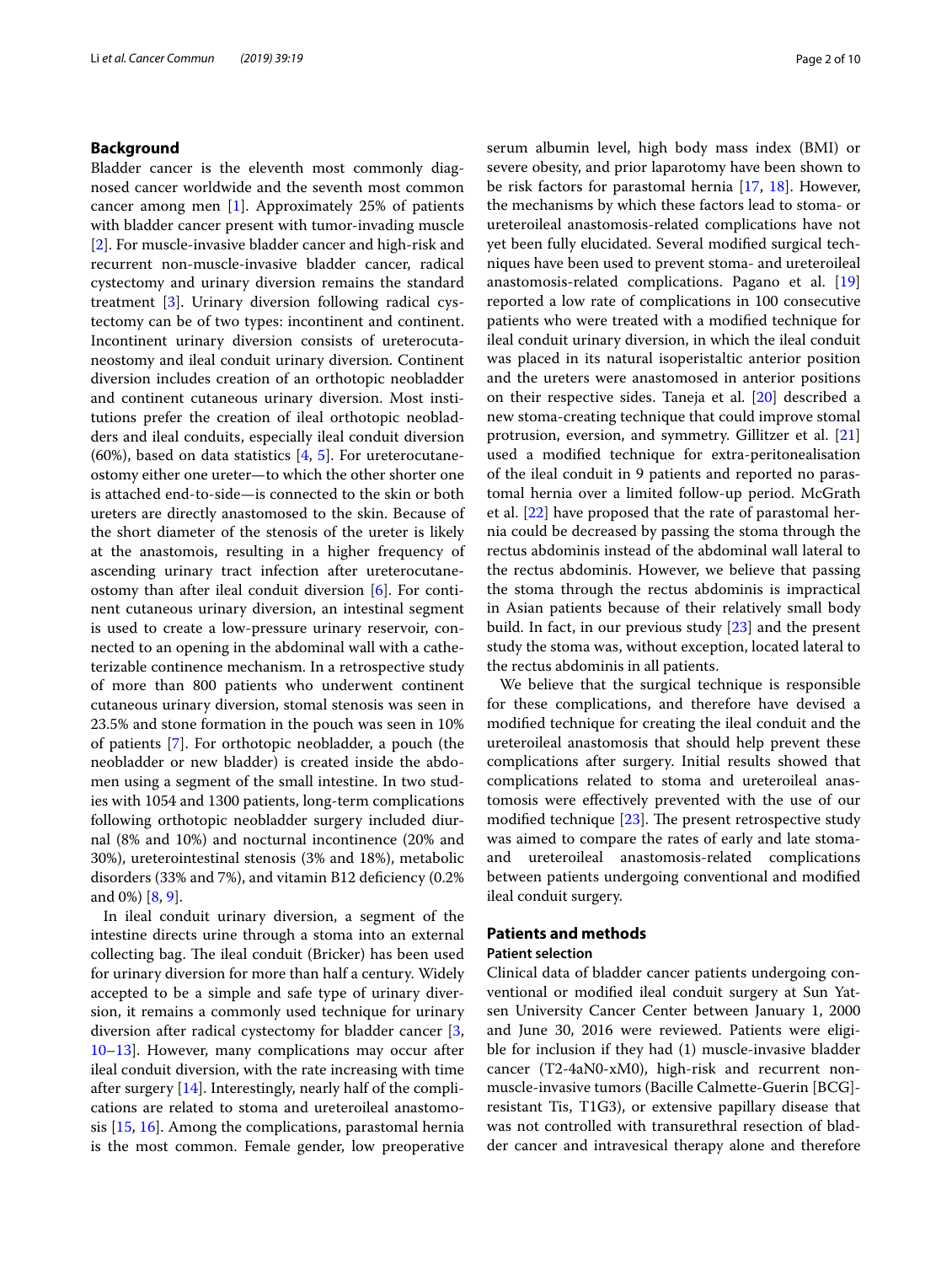had been advised radical cystectomy and ileal conduit urinary diversion; (2) Eastern Cooperative Oncology Group (ECOG) score of 0–1; (3) normal functions of all major organs (e.g., the liver, kidney, bone marrow, heart); and (4) completed  $\geq$  6 months of follow-up. Patients were excluded if they had (1) history of major surgery in the middle or lower abdomen; (2) severe obesity  $(BMI \ge 40 \text{ kg/m}^2)$ ; or (3) history of immunodeficiency or severe central nervous system disease.

The selection of modified or conventional ileal conduit surgery was based on the surgeon's experience and the patient's preference. In the initial 3 years of the study period, only conventional ileal conduit was performed. However, with accumulation of experience, the modifed ileal conduit was increasingly adopted and was performed more often than conventional ileal conduit since 2009.

Data related to gender, age, smoking status, BMI, adjuvant chemotherapy, neoadjuvant chemotherapy, American Society of Anesthesiology (ASA) score, Charlson comorbidity index (CCI), prior pelvic irradiation, preoperative hydronephrosis, pathologic TNM stage, and follow-up examination results were collected. This study was performed in accordance with institutional ethical guidelines, and signed informed consent was obtained from all patients.

#### **Surgical technique**

Conventional ileal conduit surgery (including radical cystectomy, pelvic lymph node dissection, and conventional ileal conduit diversion) was performed according to the technique described previously [[24](#page-9-0)]. After cystectomy and lymph node dissection, the left ureter was transposed to the right side through a retrosigmoidal tunnel. A 15- to 20-cm segment of the ileum was isolated 15 cm proximal to the ileocecal valve. After restoring bowel continuity, the ureters were anastomosed to the ileal conduit in an end-to-side fashion with ureteral stents for 14 days. Then the distal end of the ileal segment was pulled out through the abdominal wall directly and anastomosed to the skin in a nipple-to-stoma fashion.

The technique of the modified ileal conduit diversion has been described in detail in our previous report [\[23](#page-8-20)]. Please see the brief video of the surgical process available at [https://pan.baidu.com/s/13jsVs-jBqUkB\\_9ADzH](https://pan.baidu.com/s/13jsVs-jBqUkB_9ADzH3uOw)  $3uOw$ . The stoma was created intracorporeally using the distal segment of the ileum, which was then passed through an extraperitoneal tunnel and fxed at a previously prepared site on the abdominal wall. The spatulated ureters and the conduit were connected by end-to-side anastomosis with a 3-0 absorbable continuous lock-stitch suture after the stoma was fixed to the skin. The ureters were dissected free as much as possible to achieve a tension-free ureteroileal conduit anastomosis [\[25\]](#page-9-1). A ureteral stent was placed before anastomosis and was removed after anastomosis. A 24-Fr multiorifce catheter was placed in the ileal conduit and was removed only after full recovery of gastrointestinal peristalsis. The proximal end of the conduit was closed, and the peritoneum was sutured over the conduit and ureters to make the ileal conduit and the ureteroileal anastomosis completely extraperitoneal.

#### **Follow‑up evaluation**

Follow-up was planned according to our institutional protocol, with patients evaluated every 3 months for the frst 2 years after surgery and every 6 months thereafter. Follow-up evaluations included physical examination, blood chemistry tests, and ultrasonography of the upper urinary tract. Intravenous pyelography (IVP) and computed tomography (CT) of the abdomen and pelvis were ordered if there was any evidence of upper urinary tract dilatation or tumor recurrence. Urine cultures were performed only when urinary infection was suspected. The last follow-up was in December 2016.

## **Defnition of complications**

Only stoma- and ureteroileal anastomosis-related complications were analyzed in this study. Complications were defned as early complications, occurring within 3 months after surgery, or late complications, developing 3 months after surgery. The complications were graded according to the Clavien Grading System [[26\]](#page-9-2).

Stoma-related complications included parastomal hernia, stomal stenosis, stomal retraction, stomal prolapse, and stomal necrosis. Parastomal hernia was defned as protrusion of abdominal contents through the abdominal wall defect in the vicinity of the stoma, leading to a bulge at the base of stoma [[27](#page-9-3)]. CT scan or magnetic resonance imaging of the abdomen was used to confrm the diagnosis of parastomal hernia. Stomal stenosis was defned as narrowing of the stoma at the skin or fascia, leading to impaired urinary drainage [\[28](#page-9-4)]. Stomal prolapse was defned as signifcant increase in stoma size or length after maturation [[29\]](#page-9-5). Stomal retraction was diagnosed when the stoma appeared sunken or was depressed below the level of the abdominal wall [\[30](#page-9-6)]. Mild stomal ischemia, which was primarily due to operative tissue trauma or vasospasm, was diagnosed when there was mucosal sloughing or infarction. Stomal necrosis, which was due to inadequate collateral arterial circulation or ligation of arterial supply to the exteriorized segment of bowel, was diagnosed when there was a change in stoma viability or tissue death [[31](#page-9-7)].

Ureteroileal anastomosis-related complications included urinary leakage from the ureteroileal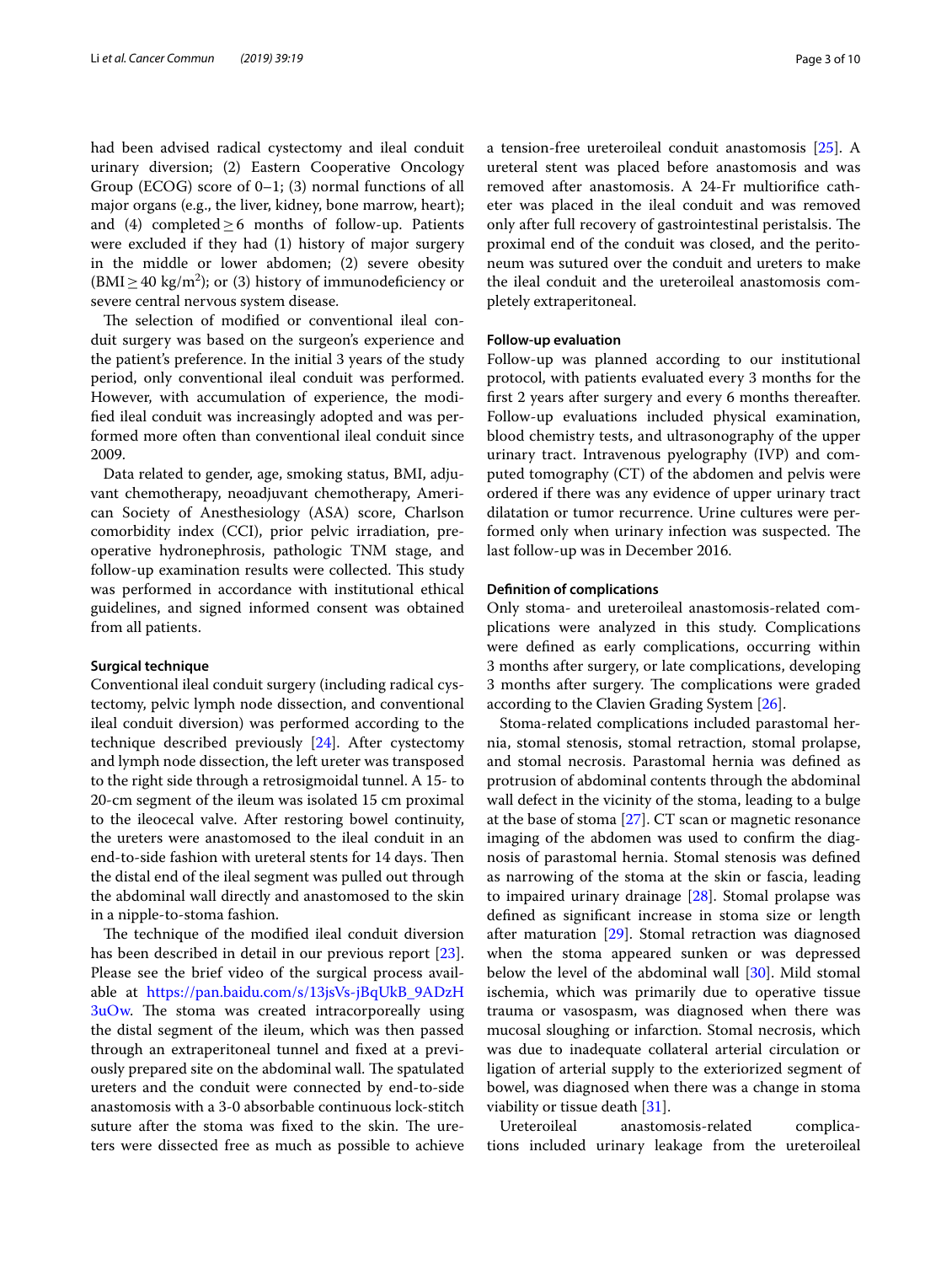anastomosis and obstruction at ureteroileal anastomotic site. Urinary leakage was diagnosed when the creatinine level of pelvic drainage was elevated and leakage from the proximal end of the conduit was excluded. Obstruction was diagnosed when ultrasonography or IVP showed dilatation of the whole upper urinary tract [[32\]](#page-9-8).

## **Statistical analysis**

Continuous variables were summarized as mean values and standard deviations (SD) for parametric distribution or median values and interquartile ranges (IQR) for nonparametric distribution. The *t* test or Mann–Whitney *U* test (continuous variables) and the Chi square test (categorical variables) were applied to assess diferences between the two groups. Due to the high degree of similarity in the distribution of variables in the two groups, propensity score-matching analysis was not considered necessary. Multivariable logistic regression models and multivariable Cox regression models adjusted for diferent covariates (gender, age, smoking status, ASA, BMI, CCI, prior pelvic irradiation, preoperative hydronephrosis, year of surgery, adjuvant chemotherapy and pathologic TNM stage) were used for the prediction of risk of stoma- and ureteroileal anastomosis-related complications in the two groups. All *P* values were two-sided, with *P*<0.05 indicating statistical significance. Statistical analysis was performed using SPSS 22.0 (IBM Corp., Armonk, NY, USA).

### **Results**

# **Patient characteristics**

Of the 326 patients considered for inclusion in the study, 245 met the eligibility criteria. Among these 245 patients, 100 underwent conventional ileal conduit surgery, and 145 underwent modifed ileal conduit surgery. Table [1](#page-4-0) lists the demographic and clinicopathologic characteristics of the 245 patients. Eleven patients underwent neoadjuvant chemotherapy. There was no significant diference between the two groups in baseline characteristics. Median follow-up for the 245 patients was 25.0 months (range, 6–180 months): 18.5 months (range, 6–180 months) for the conventional ileal conduit group versus 26.0 months (range, 6–156 months) for the modified ileal conduit group  $(P=0.560)$ .

As our modifed technique was mainly used for preventing stoma- and ureteroileal anastomosis-related complications, we did not study other complications in detail. However, there was no signifcant diference between the modifed and conventional group in the rates of other major complications, such as bowel obstruction, impaired renal function, and urinary tract infection (Table [2](#page-4-1)).

# **Early complications related to the stoma and ureteroileal anastomosis**

A total of 21 early complications related to the stoma and ureteroileal anastomosis were seen in 19 (7.8%) of the 245 patients (Table [3](#page-5-0)).

In the conventional ileal conduit group, early complications occurred in 11 (11.0%) of the 100 patients; 4 patients had stomal necrosis alone, 2 had ureteroileal anastomosis leakage alone, 4 had ureteroileal anastomosis obstruction alone, and 1 had both ureteroileal leakage and ureteroileal anastomosis obstruction. Of the 4 patients with stomal necrosis, 3 were successfully treated by removal of the old ileal conduit and creation of a new ileal conduit; the remaining 1 patient, who had mild stomal necrosis, recovered with conservative treatment. The 3 patients with ureteroileal anastomosis leakage (unilateral in 2 patients and bilateral in 1 patient) were treated conservatively by maintaining urinary drainage; 2 recovered without upper urinary tract dilatation, 1 developed obstruction at the ureteroileal anastomosis and needed endoscopic incision and ureteral stenting. The 5 patients with mild ureteroileal anastomosis obstruction (bilateral in 4 patients and unilateral in 1 patient) and hydronephrosis were managed with close surveillance; the hydronephrosis gradually disappeared in all patients within 3 months after surgery, without any late sequelae.

In the modifed ileal conduit group, early complications were seen in 8 (5.5%) of the 145 patients. One patient developed mild stomal ischemia 5 days after surgery. Emergent exploratory laparotomy revealed that the stomal ischemia was caused by severe ileus. The patient recovered after the ileus was relieved. Urine leakage from the ureteroileal anastomosis was seen in 4 patients (unilateral in 2 patients and bilateral in the other 2 patients), with 1 of the patients also having hydronephrosis. Of the 4 patients, 2 were successfully managed by surgical removal of the old ileal conduit and creation of a new conduit; 1 required only maintenance of urinary drainage and recovered without any consequence; 1 with concurrent bilateral hydronephrosis was successfully treated by endoscopic ureteral stenting and maintenance of urinary drainage. Bilateral ureteroileal anastomosis obstruction with hydronephrosis was seen in 1 patient who also had hypoproteinemia. This patient recovered with temporary haemodialysis and nutritional support. One patient with unilateral ureteral dilation and hydronephrosis required unilateral nephrostomy. Another patient with unilateral ureteroileal anastomosis obstruction and hydronephrosis and normal renal function was managed with close surveillance only. In both patients, ureteroileal anastomosis obstruction and hydronephrosis disappeared within 6 months after surgery.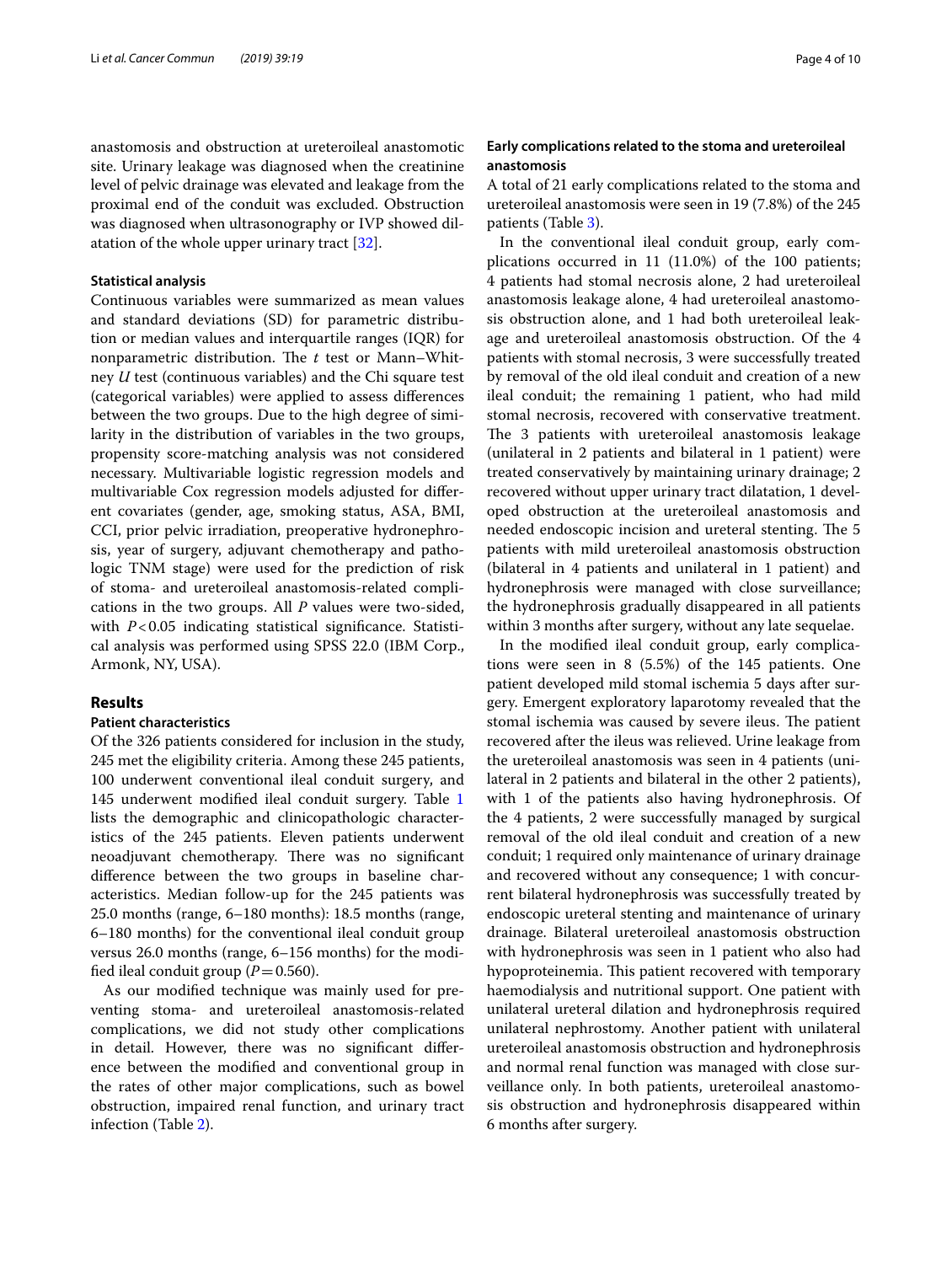*P* **value**

**Modifed ileal conduit** 

# **Characteristic Entire cohort Conventional ileal conduit group group** Total (cases) 245 100 145 Age [years, median (range)] 62 (18-89) 62 (18-89) 62 (30-89) 62 (30-89) 62 (18-88) 62 (30-89) 62 (18-88) Gender [cases (%)] 0.684 Male 199 (81.2) 80 (80.0) 119 (82.1) Female 46 (18.8) 20 (20.0) 26 (17.9) Smoking status [cases (%)] 0.762 Yes 127 (51.8) 53 (53.0) 74 (51.0) No 118 (48.2) 47 (47.0) 47 (49.0) Adjuvant chemotherapy [cases (%)] 0.653 Yes 131 (53.5) 61 (61.0) 70 (48.3) No 114 (46.5) 39 (39.0) 75 (51.7) Neoadjuvant chemotherapy [cases (%)] 0.759  $Y$ es 2003 11 (4.5) 4 (4.0) 7 (4.8) No 234 (95.5) 96 (96.0) 138 (95.2) BMI [ $kg/m^2$ , mean  $\pm$  SD] , mean±SD] 21.8±3.2 22.2±2.8 21.3±3.6 0.834 CCI [cases (%)] 0.902  $\leq$  2 175 (71.4) 71 (71.0) 104 (71.7) >2 70 (28.6) 29 (29.0) 41 (28.3) ASA score [cases (%)] 0.613  $\leq$  2 183 (74.7) 73 (73.0) 73 (73.0) 110 (75.9) >2 62 (25.3) 27 (27.0) 35 (24.1) Prior pelvic irradiation [cases (%)] 0.072  $Y$ es 1 (0.7)  $5(2.0)$  4 (4.0)  $1(0.7)$ No 240 (98.0) 96 (96.0) 96 (96.0) 144 (99.3) Preoperative hydronephrosis [cases (%)] 0.532 Yes 79 (32.2) 30 (30.0) 49 (33.8) No 166 (67.8) 70 (70.0) 96 (66.2) Pathologic T stage [cases (%)] 0.129 1 45 (18.4) 25 (25.0) 20 (13.8) 2 57 (23.3) 21 (21.0) 36 (24.8) 3 81 (33.1) 33 (33.0) 48 (33.1) 4 62 (25.3) 21 (21.0) 41 (28.3) Pathologic N stage [cases (%)] 0.797

# <span id="page-4-0"></span>**Table 1 Demographic characteristics of 245 bladder cancer patients who underwent ileal conduit urinary diversion**

*BMI* Body mass index, *SD* standard deviations, *CCI* Charlson comorbidity index, *ASA* American Society of Anesthesiology

0  $152(62.0)$  63 (63.0) 89 (61.4)  $\geq$ 1 56 (38.6) 37 (37.0) 37 (37.0) 56 (38.6)

Before/in 2009 42 (17.1) 11 (11.0) 31 (21.4) After 2009 203 (82.9) 89 (89.0) 114 (78.6)

<span id="page-4-1"></span>

| Table 2 Major complications related to bowel obstruction, renal function and urinary tract infection in bladder cancer |  |  |
|------------------------------------------------------------------------------------------------------------------------|--|--|
| patients after ileal conduit surgery                                                                                   |  |  |

Year of surgery 0.052

| Complication            | Conventional ileal conduit group [cases<br>(%)] | Modified ileal conduit group [cases (%)] | P value |  |
|-------------------------|-------------------------------------------------|------------------------------------------|---------|--|
| Bowel obstruction       | 15 (15.0)                                       | 19(13.1)                                 | 0.673   |  |
| Impaired renal function | 14 (14.0)                                       | 20(13.8)                                 | 0.963   |  |
| Urinary tract infection | 5(5.0)                                          | 10(6.9)                                  | 0.543   |  |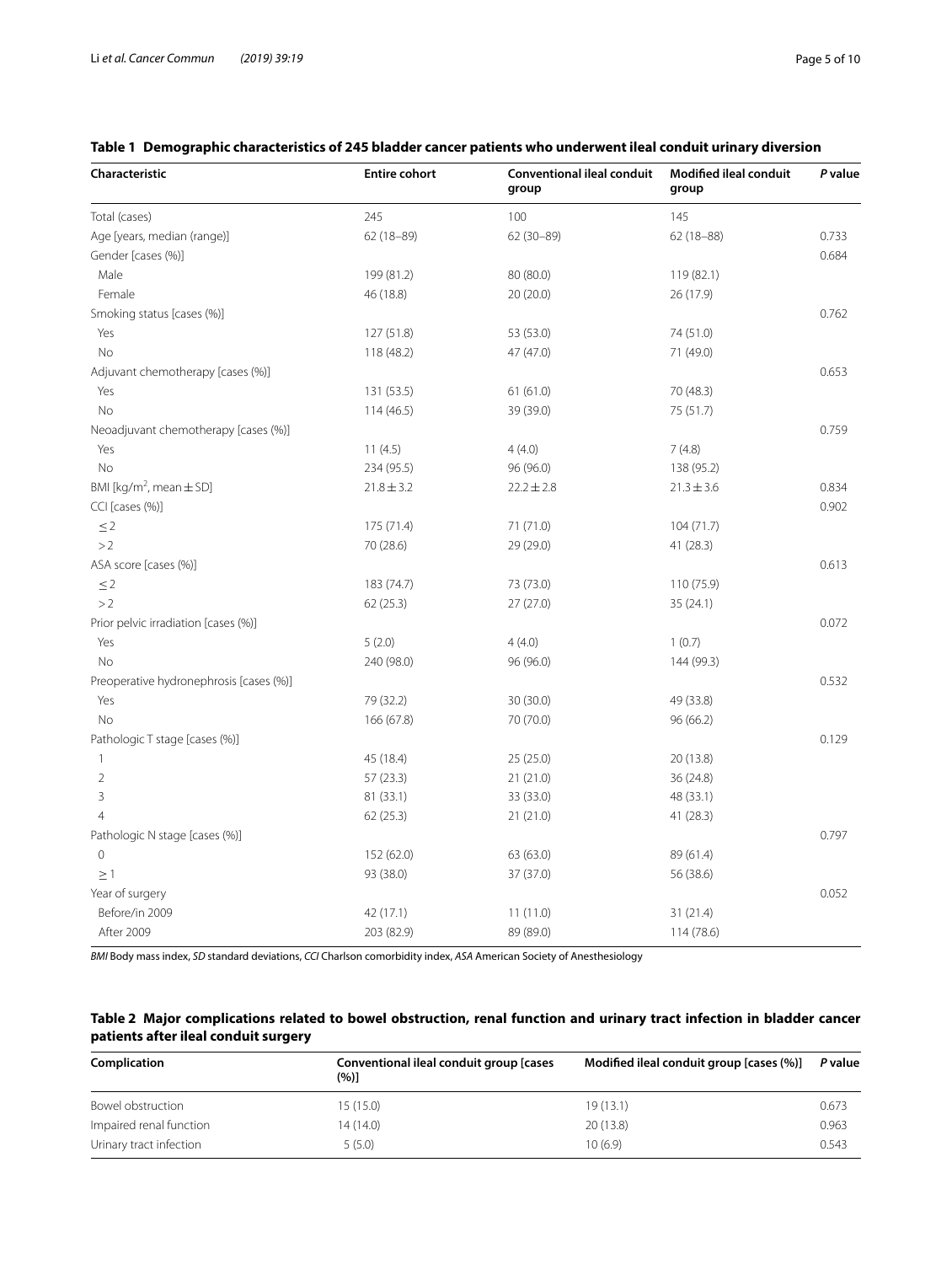<span id="page-5-0"></span>**Table 3 Early complications related to stoma and ureteroileal anastomosis in bladder cancer patients after ileal conduit surgery**

| <b>Conventional ileal</b>            | <b>Modified ileal conduit</b><br>group (cases) |  |  |  |
|--------------------------------------|------------------------------------------------|--|--|--|
|                                      | 9                                              |  |  |  |
|                                      |                                                |  |  |  |
|                                      |                                                |  |  |  |
|                                      | ∩                                              |  |  |  |
| ζ                                    | 1 <sup>a</sup>                                 |  |  |  |
| Ureteroileal anastomosis leakage     |                                                |  |  |  |
| $\mathcal{P}$                        |                                                |  |  |  |
|                                      |                                                |  |  |  |
| 0                                    | 2                                              |  |  |  |
| Ureteroileal anastomosis obstruction |                                                |  |  |  |
| 4                                    |                                                |  |  |  |
| 1 <sub>b</sub>                       | $2^c$                                          |  |  |  |
| 0                                    |                                                |  |  |  |
|                                      | conduit group (cases)<br>12                    |  |  |  |

*CDC* Clavien-Dindo classifcation

<sup>a</sup> The patient presented with mild stomal ischemia

 $<sup>b</sup>$  One patient had concurrent CDC IIIa ureteroileal anastomosis leakage</sup>

<sup>c</sup> One patient had concurrent CDC IIIa ureteroileal anastomosis leakage

# **Late complications related to the stoma and ureteroileal anastomosis**

A total of 25 late complications related to the stoma and ureteroileal anastomosis were seen in 21 (21.0%) patients in the conventional ileal conduit group. No late complications occurred in the modifed ileal conduit group.

Stoma-related late complications were seen in 13 patients 10–108 months after surgery; 5 patients had parastomal hernia alone, 2 had stomal prolapse alone, 1 had stomal retraction alone, 1 had stomal stenosis alone, 1 had both parastomal hernia and stomal prolapse, and 3 had both stomal retraction and stomal stenosis. Surgical intervention was required for 3 patients with severe parastomal hernia (including 1 with concurrent stomal prolapse) and all 3 patients with both stomal stenosis and stomal retraction.

Ureteroileal anastomosis obstruction with hydronephrosis was seen in 8 patients (unilateral in 6 patients and bilateral in 2 patients) 6–84 months after surgery. Two patients with bilateral obstruction at the ureteroileal anastomosis were successfully managed with open surgical repair. One patient who underwent unilateral nephrostomy for ureteroileal anastomosis obstruction was kept under close surveillance and recovered without any intervention. The remaining 5 patients had mild unilateral hydronephrosis and normal renal function; they were kept under close surveillance, and the hydronephrosis was resolved gradually.

Renal function was assessed by detecting serum creatinine levels. Preoperatively, renal function was normal in 208 patients; the remaining 37 had elevated creatinine level (> 132 μmol/L). After ileal conduit urinary diversion, renal function was deteriorated in 34 patients (20 in the modifed ileal conduit group and 14 in the conventional ileal conduit group) at a median of 21 months (range, 0.2–84 months).

# **Multivariable logistic regression and multivariable Cox regression analyses**

For early and late complications, multivariable analyses revealed that patients in the modifed ileal conduit group were signifcantly less likely to have stoma-related complications (odds ratio  $[OR] = 0.024$ , 95% confidence interval [CI]  $0.003-0.235$ ;  $P=0.001$ ) and ureteroileal anastomosis-related complications  $(OR = 0.141, 95\%)$ CI 0.042–0.476;  $P=0.002$ ). For early complications, multivariable logistic regression analyses revealed that patients in the modifed ileal conduit group were signifcantly less likely to have stoma-related complications (OR=0.211, 95% CI 0.027–0.689; *P*=0.020) and ureteroileal anastomosis-related complications (OR=0.314, 95% CI 0.077–0.831; *P*=0.012) (Table [4](#page-6-0)). Because no late stoma-related and ureteroileal anastomosis-related complications occurred in the modifed Bricker group, ileal conduit surgery was not included in multivariable analyses on late complications. Multivariable Cox regression analyses on other variables are shown in Table [5.](#page-6-1)

# **Discussion**

This study aimed to compare the rates of early and late stoma- and ileal anastomosis-related complications between patients undergoing conventional and modifed ileal conduit surgery for bladder cancer. The rates of both stoma- and ureteroileal anastomosis-related complications were signifcantly lower in the modifed ileal conduit group than in the conventional ileal conduit group.

Ileal conduit diversion may lead to diferent types of complications, including stoma- and ureteroileal anastomosis-related problems, bowel obstruction, impaired renal function, infection, and so on [\[15\]](#page-8-12). Stoma- and ureteroileal anastomosis-related complications are the most common, comprising 25.0%–60.0% of all complications [[16\]](#page-8-13). Stoma-related complications occur in 12.2%–42.3% of patients and ureteroileal anastomosis-related complications in 4.9%–14.0% of patients after ileal conduit diversion (Table [6](#page-7-0)) [[10,](#page-8-9) [14,](#page-8-11) [15,](#page-8-12) [33](#page-9-9)[–38\]](#page-9-10). A recent study found that parastomal hernia occured in 27.0% patients at 1 year and in 48.0% patients at 2 years after ileal conduit surgery [\[17](#page-8-14)]. In the present study, the rates of early and late stoma- and ureteroileal anastomosis-related complications after conventional ileal conduit urinary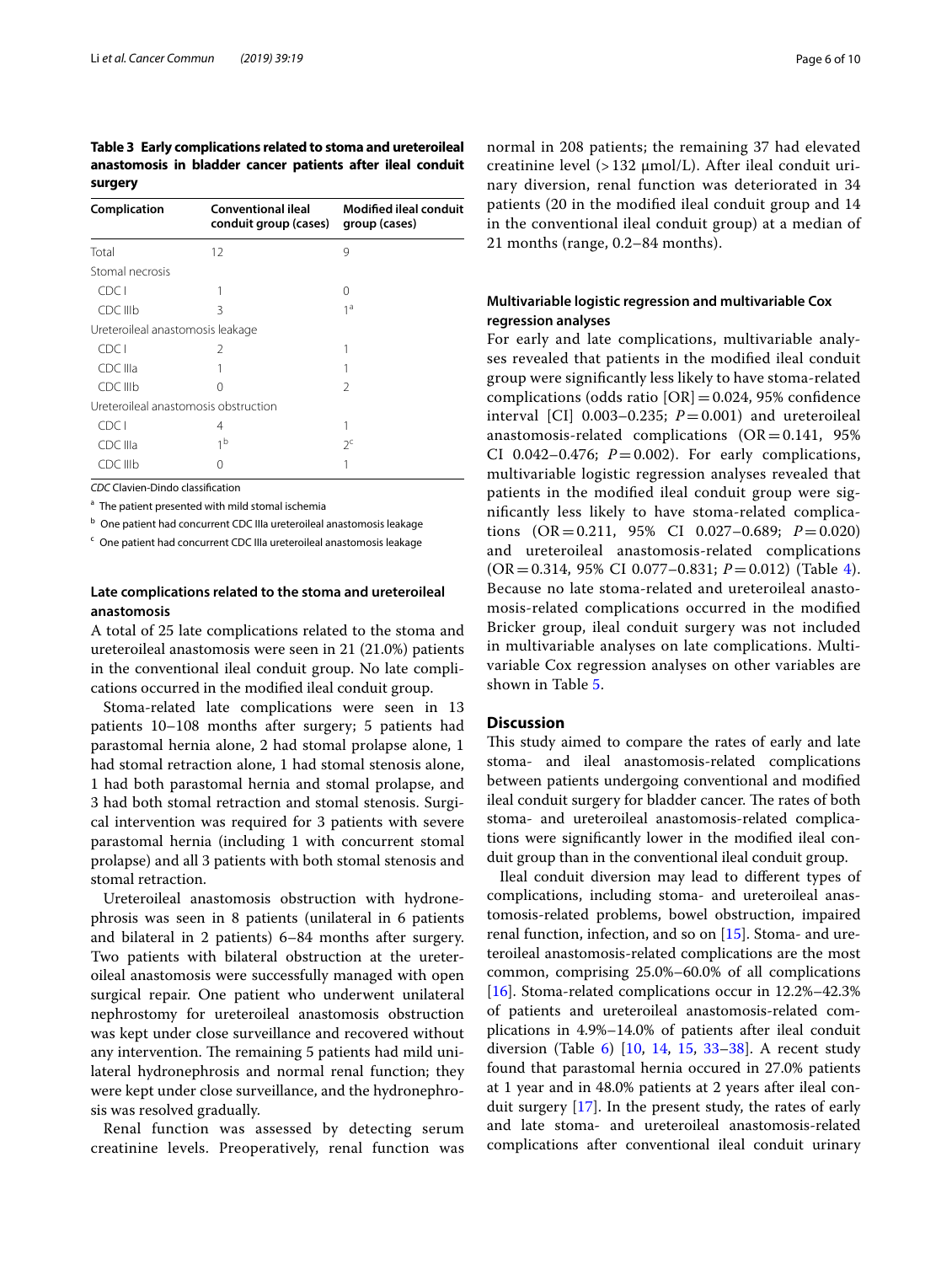| Variable                                          | <b>Stoma-related complications</b> |         | Ureteroileal anastomosis-related<br>complications |         |  |
|---------------------------------------------------|------------------------------------|---------|---------------------------------------------------|---------|--|
|                                                   | OR (95% CI)                        | P value | OR (95% CI)                                       | P value |  |
| Ileal conduit surgery (modified vs. conventional) | $0.211(0.027 - 0.689)$             | 0.020   | $0.314(0.077 - 0.831)$                            | 0.012   |  |
| Age ( $>62$ vs. $\leq 62$ )                       | $0.036(0.001 - 2.866)$             | 0.136   | $0.138(0.008 - 3.499)$                            | 0.281   |  |
| Gender (female vs. male)                          | 5.949 (0.159-19.235)               | 0.334   | 2.003 (0.412-9.753)                               | 0.390   |  |
| Smoking (yes vs. no)                              | $0.740(0.185 - 7.682)$             | 0.272   | $0.459(0.114 - 1.847)$                            | 0.273   |  |
| $ CCI $ ( $>$ 2 vs. $\leq$ 2)                     | 2.643 (0.330-11.160)               | 0.173   | 3.541 (0.977-12.831)                              | 0.054   |  |
| $ASA (> 2 vs. \leq 2)$                            | 1.445 (0.152-8.473)                | 0.275   | 1.413 (0.292-6.852)                               | 0.248   |  |
| Prior pelvic irradiation (yes vs. no)             | 1.013 (0.183-6.592)                | 0.562   | 1.256 (0.089-7.697)                               | 0.465   |  |
| Preoperative hydronephrosis (yes vs. no)          | 1.211 (0.228-6.592)                | 0.352   | 2.069 (0.603-7.098)                               | 0.248   |  |
| Pathologic T stage                                |                                    |         |                                                   |         |  |
| T2 vs. T1                                         | 1.893 (0.564-8.259)                | 0.652   | 2.609 (0.376-10.119)                              | 0.332   |  |
| T3 vs. T2                                         | 2.351 (0.268-9.543)                | 0.342   | 1.769 (0.669-8.629)                               | 0.231   |  |
| T4 vs. T3                                         | 1.367 (0.327-6.562)                | 0.103   | 1.749 (0.594-7.540)                               | 0.308   |  |
| Pathologic N stage $(N + vs. N0)$                 | $1.534(0.351 - 10.265)$            | 0.065   | 1960 (0.219-13.560)                               | 0.125   |  |
| Adjuvant chemotherapy (yes vs. no)                | 1.125 (0.056-12.546)               | 0.218   | 1.683 (0.852-7.007)                               | 0.172   |  |
| BMI ( $>$ 21.8 vs. $\leq$ 21.8)                   | 1.879 (0.253-6.753)                | 0.097   | 1.411 (0.406-4.906)                               | 0.189   |  |
| Year of surgery ( $>$ 2009 vs. $\leq$ 2009)       | $0.783(0.073 - 2.126)$             | 0.348   | $0.401(0.097 - 1.652)$                            | 0.206   |  |

<span id="page-6-0"></span>**Table 4 Multivariable logistic regression analysis for predictors of early complications related to stoma and ureteroileal anastomosis in bladder cancer patients after ileal conduit surgery**

*OR* odds ratio, *CI* confdence interval, *CCI* Charlson comorbidity index, *ASA* American Society of Anesthesiology, *BMI* body mass index

<span id="page-6-1"></span>

|             |  |  |  | Table 5 Multivariable Cox regression analysis for predictors of late complications related to stoma and ureteroileal |  |  |
|-------------|--|--|--|----------------------------------------------------------------------------------------------------------------------|--|--|
| anastomosis |  |  |  |                                                                                                                      |  |  |

| Variable                                    | <b>Stoma-related complications</b> |         | Ureteroileal anastomosis-related<br>complications |         |  |
|---------------------------------------------|------------------------------------|---------|---------------------------------------------------|---------|--|
|                                             | HR (95% CI)                        | P value | HR (95% CI)                                       | P value |  |
| Age ( $>62$ vs. $\leq 62$ )                 | $0.238(0.023 - 2.220)$             | 0.094   | $0.042(0.001 - 1.894)$                            | 0.103   |  |
| Gender (female vs. male)                    | 1.674 (0.401-8.994)                | 0.139   | 1.266 (0.108-4.569)                               | 0.292   |  |
| Smoking (yes vs. no)                        | $0.958(0.084 - 10.930)$            | 0.973   | $0.055(0.002 - 1.435)$                            | 0.081   |  |
| $ CCI $ ( $>$ 2 vs. $\leq$ 2)               | 1.950 (0.330-11.509)               | 0.461   | $1.149(0.111 - 11.855)$                           | 0.207   |  |
| $ASA (> 2 vs. \leq 2)$                      | 1.852 (0.165-10.225)               | 0.203   | 1.289 (0.041-13.672)                              | 0.185   |  |
| Prior pelvic irradiation (yes vs. no)       | 1.938 (0.629-9.369)                | 0.292   | 2.325 (0.537-8.572)                               | 0.420   |  |
| Preoperative hydronephrosis (yes vs. no)    | 1.980 (0.188-10.980)               | 0.287   | 3.759 (0.470-14.456)                              | 0.119   |  |
| Pathologic T stage                          |                                    |         |                                                   |         |  |
| T2 vs. T1                                   | 2.259 (1.094-8.459)                | 0.043   | 2.875 (1.012-5.297)                               | 0.032   |  |
| T3 vs. T2                                   | 1.893 (0.154-8.349)                | 0.174   | 1.432 (0.023-11.242)                              | 0.282   |  |
| T4 vs. T3                                   | 1.564 (0.155-11.025)               | 0.131   | 1.973 (0.142-9.126)                               | 0.259   |  |
| Pathologic N stage $(N + vs. N0)$           | 2.252 (0.245-12.372)               | 0.219   | 3.123 (0.263-10.282)                              | 0.075   |  |
| Adjuvant chemotherapy (yes vs. no)          | 2.036 (0.242-6.734)                | 0.178   | 1.552 (0.018-6.723)                               | 0.571   |  |
| BMI ( $>$ 21.8 vs. $<$ 21.8)                | $2.594(0.121 - 7.783)$             | 0.067   | 1.934 (0.119-6.524)                               | 0.053   |  |
| Year of surgery ( $>$ 2009 vs. $\leq$ 2009) | 2.125 (0.314-8.875)                | 0.257   | 2.538 (0.423-7.243)                               | 0.689   |  |

*HR* Hazard ratio

diversion was comparable to those in previous reports (Table [6\)](#page-7-0) [\[10](#page-8-9), [14,](#page-8-11) [15,](#page-8-12) [33–](#page-9-9)[38](#page-9-10)]. However, after the modifed ileal conduit surgery, the rates of early stoma- and ureteroileal anastomosis-related complications were only 0.7% and 4.8%, and no late stoma- and ureteroileal anastomosis-related complications occurred, suggesting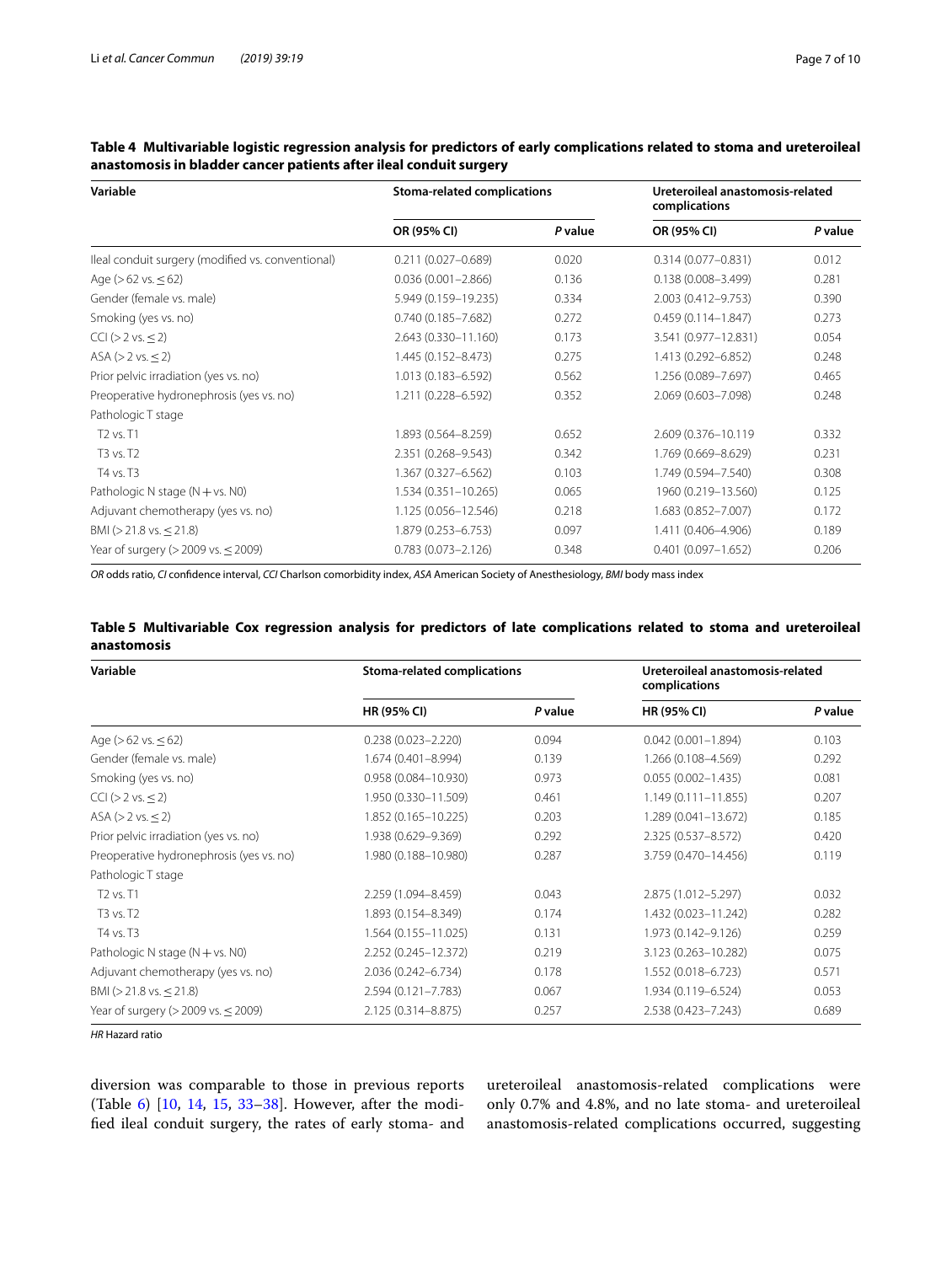| Reference                | Total (cases) | Median/mean follow-up | Complication [cases (%)] |                                                |  |
|--------------------------|---------------|-----------------------|--------------------------|------------------------------------------------|--|
|                          |               | (months)              | Stoma-related            | <b>Ureteroileal</b><br>anastomosis-<br>related |  |
| Kouba et al. [10]        | 137           | 29                    | 21(15.3)                 |                                                |  |
| Madersbacher et al. [14] | 131           | 98                    | 31(23.7)                 | 18(13.7)                                       |  |
| Shimko et al. [15]       | 1057          | 186                   | 163 (15.4)               | 106(10.0)                                      |  |
| Cheung et al. [33]       | 123           | 38                    | 52 (42.3)                |                                                |  |
| Gburek et al. [34]       | 66            | 20                    |                          | 6(9.1)                                         |  |
| Wood et al. [35]         | 93            | 63.4                  | 32 (34.4)                | $\equiv$                                       |  |
| Hétet et al. [36]        | 246           | 24                    | 45 (18.3)                | 12(4.9)                                        |  |
| Jakko et al. [37]        | 118           | >12                   | $14(11.9)^a$             | 13(11.0)                                       |  |
| Movassaghi et al. [38]   | 92            | 34                    | 21(22.8)                 |                                                |  |
| The present study        |               |                       |                          |                                                |  |
| Conventional technique   | 100           | 32                    | 13(13.0)                 | 8(8.0)                                         |  |
| Modified technique       | 145           | 30.5                  | $\mathbf{0}$             | $\mathbf{0}$                                   |  |

<span id="page-7-0"></span>**Table 6 Summary of literature reporting late complications related to stoma and ureteroileal anastomosis in bladder cancer patients after ileal conduit surgery**

Modifed ileal conduit urinary diversion (the link to the video of surgical process: [http://www.cancercommun.com/video/18-00281.asp\)](http://www.cancercommun.com/video/18-00281.asp)

– Not reported

a Parastomal hernia and stoma stenosis were included simultaneously

that the modifed ileal conduit technique was efective in reducing early complications and preventing late complications.

Our modifed technique for creating ileal conduit is distinguished by three key characteristics that help reduce complications. First, a 15-cm distal ileal segment with adequate blood supply is isolated, and the stoma is created intracorporeally with excellent eversion. The skin at the stoma site is removed and the fascia is incised adequately to allow passage of two fngers; we believe that this contributes greatly to the prevention of stomal stenosis. Second, the ileal conduit is fxed to the abdominal wall fascia with 6 nonabsorbable sutures (instead of 4 absorbable sutures used in conventional ileal conduit surgery) and the stoma is sutured to the skin by interrupted sutures that incorporate the skin, the entire thickness of the edge of the bowel wall, and the underlying seromuscular layer; we believe that this measure helps prevent stomal retraction and prolapse. Third, the peritoneum underlying the stoma is left intact, and the whole ileal conduit is extra-peritonealized completely; this step helps prevent parastomal hernia.

Ureteroileal anastomosis-related complications are seen in 4.9%–14.0% of patients undergoing ileal conduit diversion [\[10](#page-8-9), [14](#page-8-11), [15](#page-8-12), [33](#page-9-9)[–38\]](#page-9-10). Ureteroileal anastomosisrelated complications mainly result from defciencies in the surgical technique. Li et al. [[39\]](#page-9-11) reported relatively few postoperative complications with their modifed technique for ureteroileal anastomosis, in which the proximal end of the conduit is transferred to the left side of the sigmoid and the left ureter is anastomosed to the conduit in situ. In our modifed technique, we incorporate two measures to reduce ureteroileal anastomosisrelated complications. First, we use the technique of external sheath separation of the ureter to preserve its blood supply. Second, we ensure that the terminal ureter is spatulated adequately before it is anastomosed to the ileal conduit with a continuous lock-stitch suture. We believe that these modifcations are responsible for the reduction in ureteroileal anastomosis-related complications.

The present study had a larger sample size and longer follow-up time than our previous study  $[23]$  $[23]$ . The results confrm our assumption that the modifcation of surgical technique to improve stoma creation and ureteroileal anastomosis can prevent or reduce complications related to stoma and ureteroileal anastomosis. However, this study has limitations. First, this is a retrospective study, and patients were not randomly assigned to undergo different surgical procedures; the selection of the surgical approach was mainly based on the surgeon's experience and the patient's preference. Therefore, patients in the two groups may not have been comparable in all respects, although the available baseline characteristics did not show any signifcant diference between the groups. Second, this study relied on clinical and radiological followup that was focused on the disease (bladder cancer) and not the stoma- and ureteroileal anastomosis-related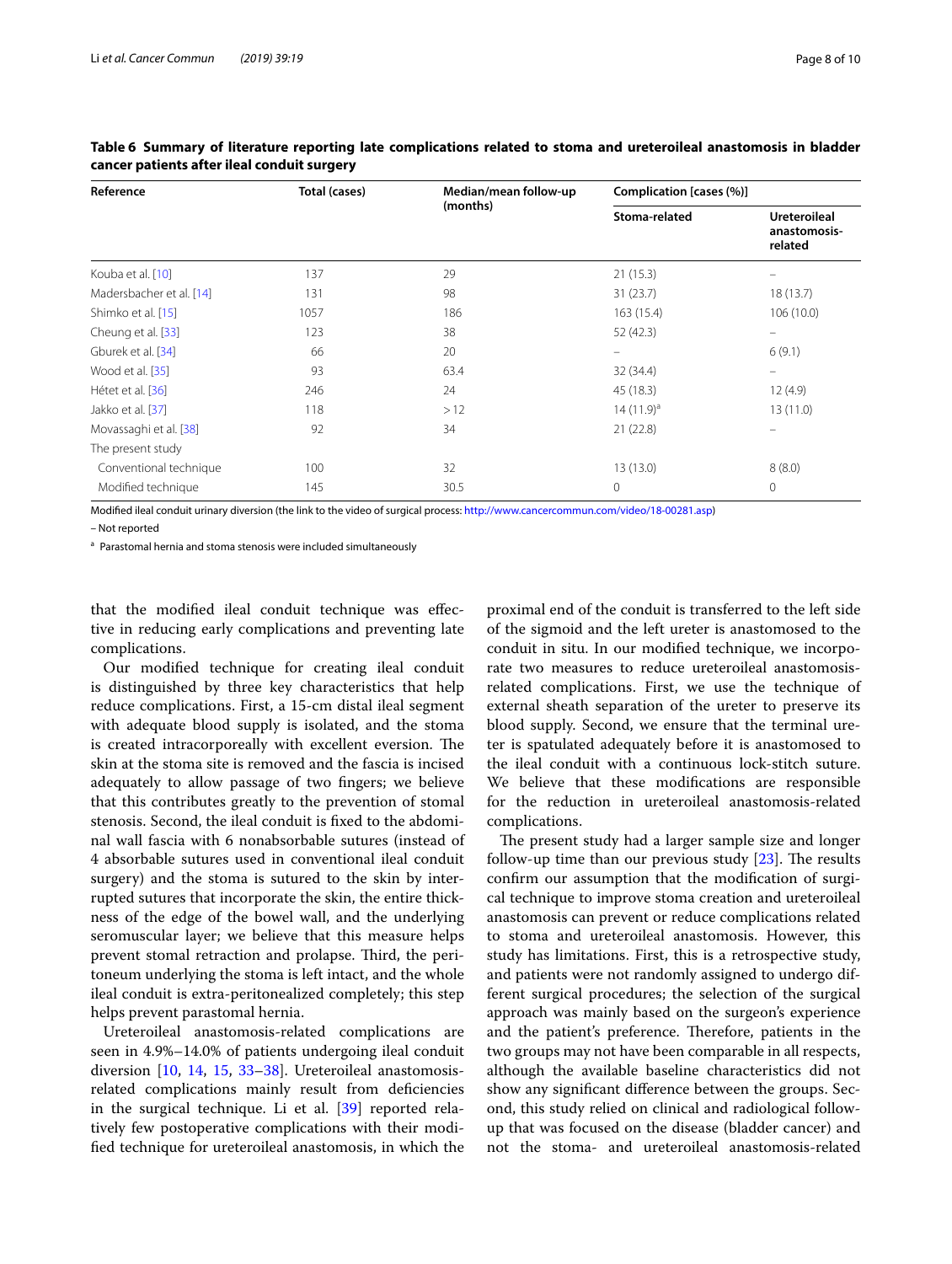complications. Therefore, it is likely that some stomaand ureteroileal anastomosis-related complications may have been missed. Third, the majority of our patients had a normal BMI. High BMI is a known risk factor for parastomal hernia [\[10\]](#page-8-9), and so our fndings might not be entirely applicable to obese patients. A multicenter prospective randomized controlled clinical trial comparing stoma- and ureteroileal anastomosis-related complications between bladder cancer patients undergoing modifed and conventional ileal conduit surgery is currently underway, and the fndings should be able to clarify the benefts, if any, of the modifed technique.

# **Conclusions**

Our modifed ileal conduit technique appears to be efective for reducing and preventing early and late stomaand ureteroileal anastomosis-related complications in bladder cancer patients undergoing ileal conduit urinary diversion. Prospective randomized controlled trials are needed to confirm our findings and the efficacy of this modifed technique.

#### **Abbreviations**

ASA: American Society of Anesthesiology; CDC: Clavien-Dindo Classifcation; OR: odds ratio; BMI: body mass index; IVP: intravenous pyelography; CT: computed tomography; ECOG: Eastern Cooperative Oncology Group; CCI: Charlson comorbidity index; IQR: interquartile ranges; SD: standard deviations; CI: confdence interval; HR: hazard ratio.

#### **Authors' contributions**

ZYL and ZLZ performed the statistical analysis, interpreted the results, and wrote the manuscript. ZWL, KY, ZKQ, and HH revised the manuscript. FJZ designed the study, performed the surgery on the patients, and approved the version to be submitted. YHL and PD helped in the statistical analysis and interpretation of the data. YLY, YJW, and ZMW contributed to the acquisition of data. All authors read and approved the fnal manuscript.

#### **Acknowledgements**

The authors thank all patients who participated in the study at Sun Yat-sen University Cancer Center. They also thank the pathologists who examined the specimens. They also thank Dr. Huiming Lu for her contribution of help proofread grammatical errors and seek for the aid of a professional English language editorial service.

#### **Competing interests**

The authors declare that they have no competing interests.

#### **Availability of data and materials**

The key raw data have been deposited into the Research Data Deposit ([http://](http://www.researchdata.org.cn) [www.researchdata.org.cn\)](http://www.researchdata.org.cn), with the approval number of RDDA2018000887. The video of surgical process can be accessed at [http://www.cancercomm](http://www.cancercommun.com/video/18-00281.asp) [un.com/video/18-00281.asp.](http://www.cancercommun.com/video/18-00281.asp)

#### **Consent for publication**

Not applicable.

#### **Ethics approval and consent to participate**

The study protocol conformed to the ethical guidelines of the 1975 Declaration of Helsinki, and was approved by the Ethics Committee of Sun Yat-sen University Cancer Center. Written informed consent was obtained form all patients before surgery.

## **Funding**

None.

# Received: 30 May 2018 Accepted: 8 April 2019<br>Published online: 18 April 2019

#### **References**

- <span id="page-8-0"></span>1. Ferlay J, Steliarova-Foucher E, Lortet-Tieulent J, Rosso S, Coebergh JW, Comber H, et al. Cancer incidence and mortality patterns in Europe: estimates for 40 countries in 2012. Eur J Cancer. 2013;49(6):1374–403.
- <span id="page-8-1"></span>2. Compérat E, Larré S, Roupret M, Neuzillet Y, Pignot G, Quintens H, et al. Clinicopathological characteristics of urothelial bladder cancer in patients less than 40 years old. Virchows Arch. 2015;466(5):589–94.
- <span id="page-8-2"></span>3. World Health Organization Consensus Conference on Bladder Cancer, Hautmann RE, Abol-Enein H, Hafez K, Haro I, Mansson W, et al. Urinary diversion. Urology. 2007;69(1):17–49.
- <span id="page-8-3"></span>4. Vallancien G, Abou El Fettouh H, Cathelineau X, Baumert H, Fromont G, Guillonneau B. Cystectomy with prostate sparing for bladder cancer in 100 patients: 10-year experience. J Urol. 2002;168(6):2413–7.
- <span id="page-8-4"></span>5. Stenzl A, Sherif H, Kuczyk M. Radical cystectomy with orthotopic neobladder for invasive bladder cancer: a critical analysis of long term oncological, functional and quality of life results. Int Braz J Urol. 2010;36(5):537–47.
- <span id="page-8-5"></span>6. Deliveliotis C, Papatsoris A, Chrisofos M, Dellis A, Liakouras C, Skolarikos A. Urinary diversion in high-risk elderly patients: modifed cutaneous ureterostomy or ileal conduit? Urology. 2005;66(2):299–304.
- <span id="page-8-6"></span>7. Wiesner C, Bonfg R, Stein R, Gerharz EW, Pahernik S, Riedmiller H, et al. Continent cutaneous urinary diversion: long-term follow-up of more than 800 patients with ileocecal reservoirs. World J Urol. 2006;24(3):315–8.
- <span id="page-8-7"></span>8. Hautmann RE, Volkmer BG, Schumacher MC, Gschwend JE, Studer UE. Long-term results of standard procedures in urology: the ileal neobladder. World J Urol. 2006;24(3):305–14.
- <span id="page-8-8"></span>9. Hautmann RE, de Petriconi RC, Volkmer BG. 25 years of experience with 1000 neobladders: long-term complications. J Urol. 2011;185(6):2207–12.
- <span id="page-8-9"></span>10. Kouba E, Sands M, Lentz A, Wallen E, Pruthi RS. Incidence and risk factors of stomal complications in patients undergoing cystectomy with ileal conduit urinary diversion for bladder cancer. J Urol. 2007;178(3):950–4.
- 11. Die Seifert L. Darm-Siphonblase. Arch Klin Chir. 1935;102:569–74.
- 12. Bricker EM. Bladder substitution after pelvic evisceration. Surg Clin North Am. 1950;30:1511–21.
- <span id="page-8-10"></span>13. Gore JL, Saigal CS, Hanley JM, Schonlau M, Litwin MS. Urologic diseases in America project. Variations in reconstruction after radical cystectomy. Cancer. 2006;107(4):729–37.
- <span id="page-8-11"></span>14. Madersbacher S, Schmidt J, Eberle JM, Thoeny HC, Burkhard F, Hochreiter W, et al. Long-term outcome of ileal conduit diversion. J Urol. 2003;169(3):985–90.
- <span id="page-8-12"></span>15. Shimko MS, Tollefson MK, Umbreit EC, Farmer SA, Blute ML, Frank I. Long-term complications of conduit urinary diversion. J Urol. 2011;185(2):562–7.
- <span id="page-8-13"></span>16. Farnham SB, Cookson MS. Surgical complications of urinary diversion. World J Urol. 2004;22(3):157–67.
- <span id="page-8-14"></span>17. Donahue TF, Bochner BH, Sfakianos JP, Kent M, Bernstein M, Hilton WM, et al. Risk factors for the development of parastomal hernia after radical cystectomy. J Urol. 2014;191(6):1708–13.
- <span id="page-8-15"></span>18. Liu NW, Hackney JT, Gellhaus PT, Monn MF, Masterson TA, Bihrle R, et al. Incidence and risk factors of parastomal hernia in patients undergoing radical cystectomy and ileal conduit diversion. J Urol. 2014;191(5):1313–8.
- <span id="page-8-16"></span>19. Pagano S, Ruggeri P, Rovellini P, Bottanelli A. The anterior ileal conduit: results of 100 consecutive cases. J Urol. 2005;174(3):959–62.
- <span id="page-8-17"></span>20. Taneja SS, Godoy G. Creation of urinary stoma before abdominal wall transposition of ileal conduit improves stomal protrusion, eversion, and symmetry. Urology. 2009;73(4):893–5.
- <span id="page-8-18"></span>21. Gillitzer R, Farasaty-Ghazwiny M, Fritsch J, Schede J, Hampel C. Extraperitoneal ileal conduit. BJUI. 2011;108(2):298–301.
- <span id="page-8-19"></span>22. McGrath A, Porrett T, Heyman B. Parastomal hernia: an exploration of the risk factors and the implications. Br J Nurs. 2006;15(6):317–21.
- <span id="page-8-20"></span>23. Zhang ZL, Liu ZW, Zhou FJ, Li YH, Xiong YH, Rao K, et al. Modifed technique to prevent complications related to stoma and ileoureteral